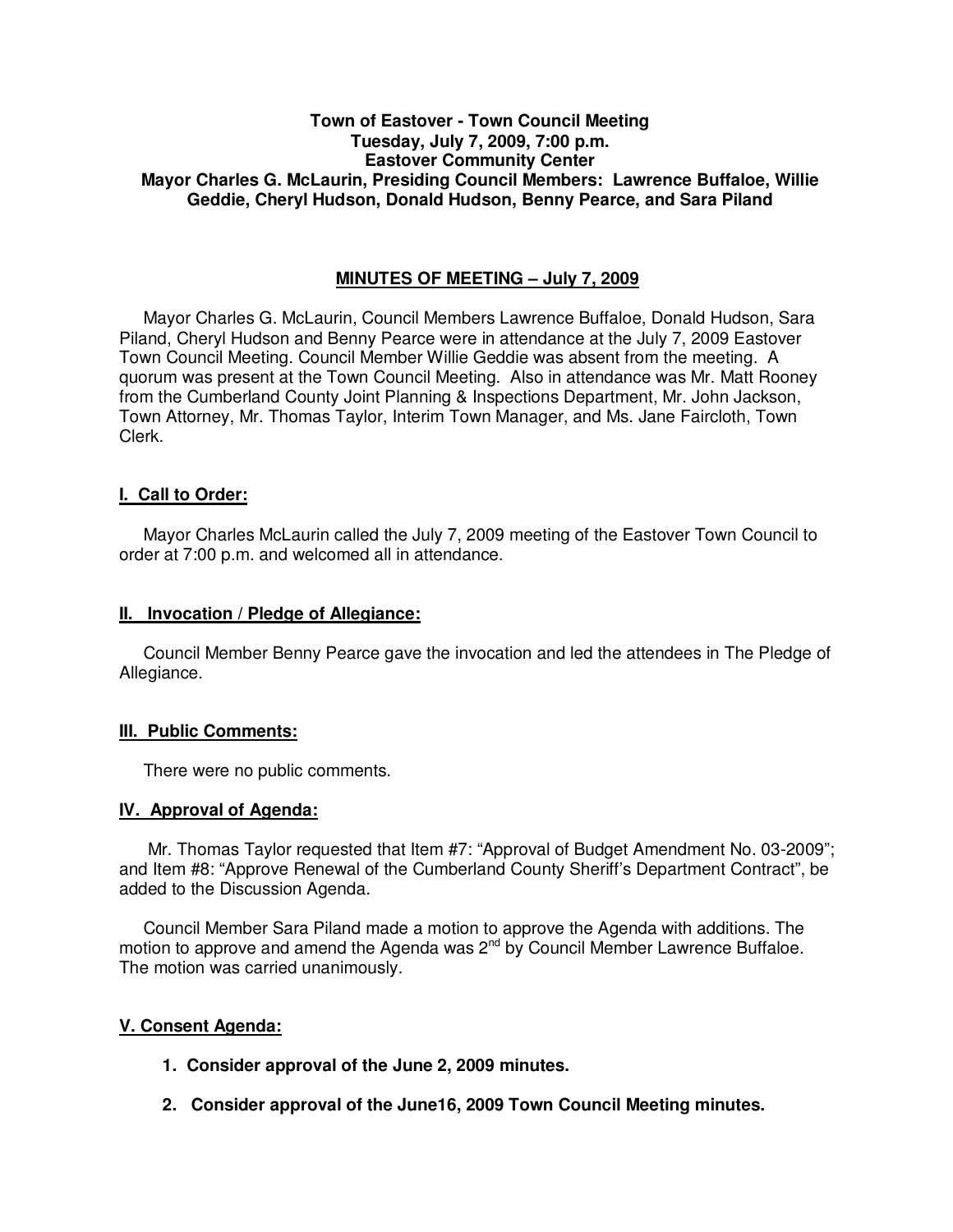### **3. Consider approval of the May 31, 2009 Financial Report.**

 Council Member Cheryl Hudson made a motion to approve the Consent Agenda as stated. The motion was 2nd by Council Member Donald Hudson. The motion was carried unanimously.

### **VI. Discussion Agenda:**

#### **Agenda Item #1:**

# **Consider approval of Subdivision Review, Case No. 09-077, Destiny Drive Property. Property Location: West Side of NC HWY 301 (Dunn Road), Southwest of SR 2814 (Flea Hill Road).**

 Mr. Morgan Johnson of the Eastover Sanitary District (ESD) **spoke in favor** of Case No, 09-077. Mr. Johnson stated that the ESD initiated the process to have Destiny Road turned over to the NC Department of Transportation (NCDOT) for public maintenance. Based on this information the ESD requests that the Town Council approve this subdivision. He said that Destiny Road is a one lane dirt road through a field at this time. This will become a NCDOT right of way and maintained road. Mr. Johnson said that NCDOT has stated that they will accept this road and maintain it. He stated that the purpose of use in doing this is to run sewer down this road. It has a few houses now but others planned. Mr. Johnson stated that the ESD is prepared to install the sewer line in the month of July 2009 using the grant money. The Sewer Line Grant money expires in August 2009, and if we do not approve this now, sewer may never be installed in this area.

 Mr. Matt Rooney of the Cumberland County Planning & Inspections Department briefed the Town Council on Case No. 09-077. Mr. Rooney stated that the developer is proposing to divide one existing tract into two lots and to create a public State maintained road along the existing dirt trail known as Destiny Drive. He said the proposed development has 62 feet of road frontage along US HWY 301 (Dunn Road). Mr. Rooney stated that the NCDOT has stated that they have been in contact with the developer about the existing dirt trail known as Destiny Drive being taken over for maintenance. Mr. Rooney said that Mr. Gary Burton at NCDOT said that Destiny Drive would become a State maintained road as long as the right-ofway can be given to the State by the affected property owners, but at this time there has not been any further contact regarding this matter. Mr. Rooney stated that the developer would need to provide documentation to the Planning & Inspection Department prior to final plat approval that NCDOT has accepted the right-of-way and added the street to their system. Mr. Rooney stated this site has public water & sewer provided by the Eastover Sanitary District. Mr. Rooney stated that Staff recommends approval of the preliminary plat.

 Council Member Sara Piland made a motion to approve Subdivision Review Case No. 09- 077 with conditions as presented in the documentation by Cumberland County. The motion was 2<sup>nd</sup> by Council Member Cheryl Hudson. The motion was carried unanimously.

#### **Agenda Item #2:**

### **Consider approval of Sponsorship of Eastover Heritage Day 2010.**

 Mr. Taylor, Town Manager stated that he had received a letter from the Eastover Civic Association requesting the Town of Eastover be a sponsor of Heritage Day 2010.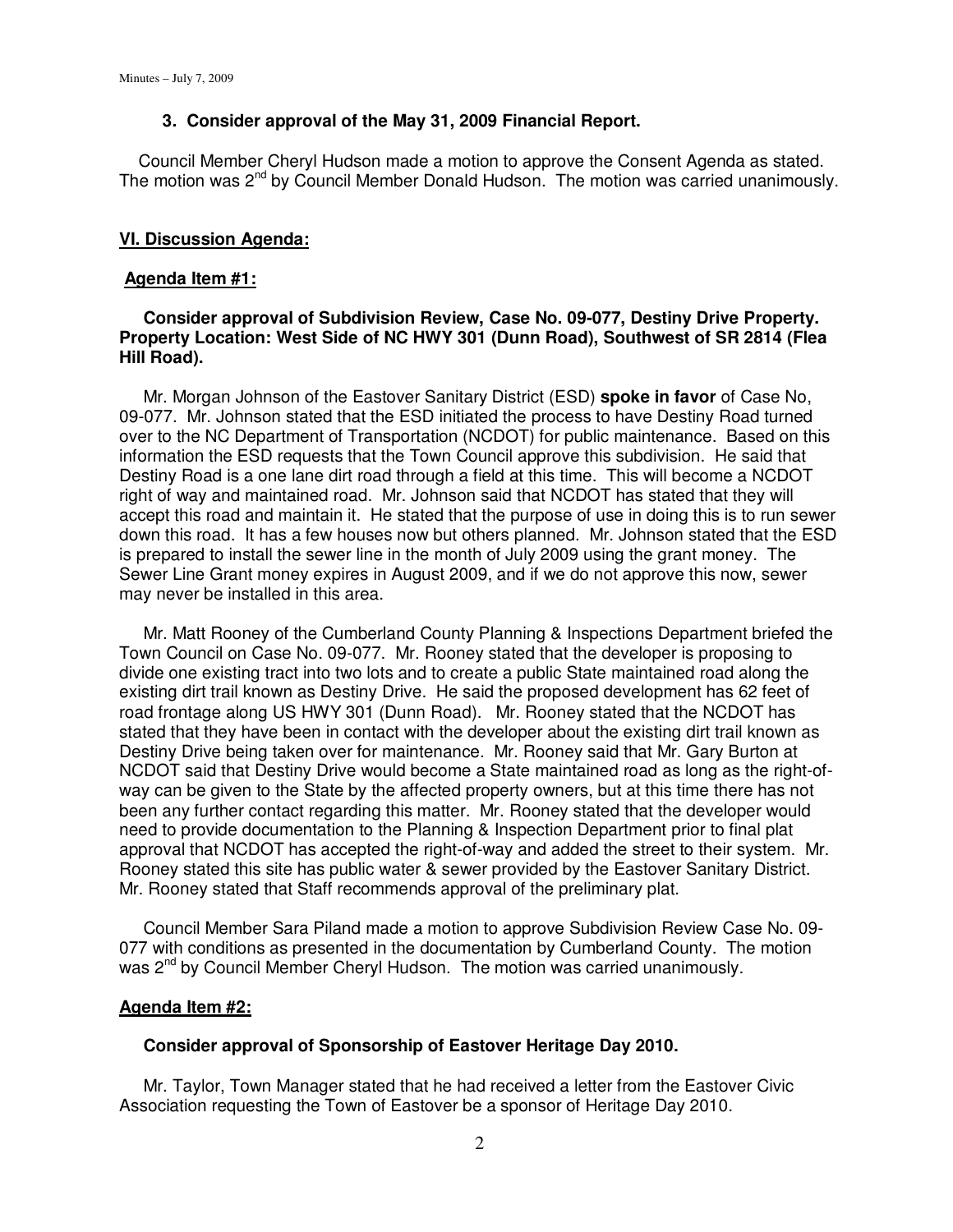Mayor McLaurin asked how much did the Town pay in 2009 for our sponsorship. Mr. Taylor replied it was \$400. Mayor McLaurin requested that the Town sponsor the Eastover Heritage Day 2010 in the amount of \$500.

 Council Member Benny Pearce made a motion to approve the Town of Eastover to be a sponsor for the 2010 Heritage Day in the amount of \$500. The motion was  $2^{nd}$  by Council Member Donald Hudson. The motion was carried unanimously.

### **Agenda Item # 3:**

### **Discuss status of United States Department of Agriculture (USDA) application.**

 Mr. Taylor, Town Manager stated that he is in mist of preparing a "Request for Proposal" to be sent out to Architect firms. He said as soon as we have an Architect in place then we can start dealing with USDA in August 2009. Mr. Taylor stated that USDA requested that they be notified when we send out the Request for Proposal. He stated that USDA has several Architects they want notified. Mr. Taylor stated that we must have an Architect before we can file the USDA application. Council Member Benny Pearce asked how soon the Town could send the notice. Mr. Taylor stated that he wanted the Attorney to review what he has prepared before it is sent out. He stated that this could be accomplished this week.

# **Agenda Item #4:**

# **Discuss status of Department of Transportation (DOT) responses to our highway requests.**

Mr. Taylor, Town Manager stated that he and the Mayor met last month with a group from the District Office and went over a list of items. One of the items was to have a sign installed on Interstate 95-South, that sign is up. Several signs on HWY 301 have also been put up. Mayor McLaurin stated that the DOT is also going to put a sign on Dobbin Holmes Road North side. Mr. Taylor stated that the DOT gave him some contact name's of individuals in the Raleigh Office in terms of grants/funding for sidewalks in our 301 Business District.

 Council Member Sara Piland stated that she had been approached by some of the residents about the quality of asphalt used on some of the roads. She stated that residents had compared the smoothness of asphalt at other places, and it seems ours is much rougher. Mr. Taylor stated that he had not discussed the quality of asphalt with the DOT. Mr. Taylor stated sometimes prior to putting the final asphalt down they will scrape the old. Mr. Taylor stated that he would call the DOT and ask about the asphalt and report back to the Board.

#### **Agenda Item # 5:**

# **Discuss the possibility of having a County Landfill Dumpster within the Town of Eastover.**

 Mayor McLaurin stated that residents have called the Town Hall about a County Dumpster within the Town of Eastover. Council Member Benny Pearce stated that are County Dumpster sites on Hummingbird Road (I.N. Carter Site) off Baywood Road, and on Rich Walker Road (Cooper Site) by the I-295 overpass. Council Member Sara Piland stated that we would need to discuss with residents if a County Dumpster were installed within the Town.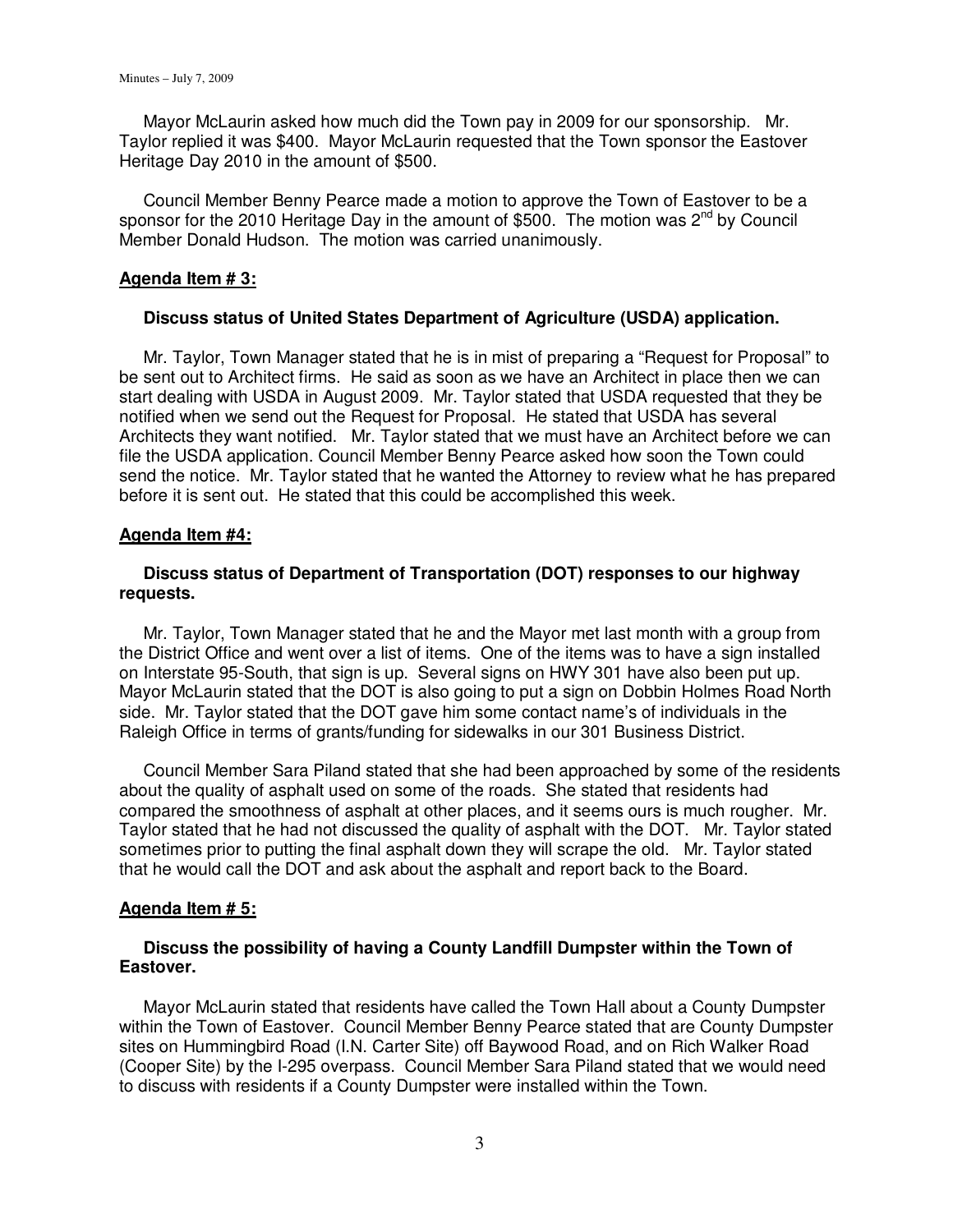### **Agenda Item #6.**

#### **Consider payroll and salary adjustment.**

 Mr. Tom Taylor stated that in April 2009 the Town Council increased the Town Clerk's salary to \$15.00 per hour. We have now increased the duties of the Town Clerk to include Finance Officer, and request her salary be adjusted to \$20.00 per hour.

 Council Member Sara Piland asked if Mr. Taylor had researched what other Town Clerk/Finance Officers are being paid. Mr. Taylor stated that he had researched the salary's State wide and \$20.00 is less than most Towns, due to the fact that the Town has fewer services.

 Council Member Sara Piland made a motion to increase the salary of the Town Clerk/ Finance Officer to \$20.00 per hour effective July 4, 2009. The motion was  $2^{nd}$  by Council Member Cheryl Hudson. The motion was carried unanimously.

# **Agenda Item # 7:**

### **Approval of Budget Amendment No. 03-2009.**

 Mr. Tom Taylor, Town Manager briefed the Town Council on Budget Amendment No. 03- 2009. He stated that this adjustment is to amend the General Fund, the expenditures are to be changed as follows: decrease the Administration Department by \$4,000, and increase the Zoning & Planning Department by \$4,000. This will result in a net increase of \$0.00 in the expenditures of the General Fund. The total General Fund Budget with amendment is \$1,274,382.

 Mr. Taylor also informed the Town Council that budget amounts for fiscal year 2008-2009 under Administration have been adjusted as follows:

|                                     | Increase    | Decrease    |
|-------------------------------------|-------------|-------------|
| <b>Professional Services</b>        |             | \$10,000.   |
| Retirement                          | \$3,000.    |             |
| Postage                             |             | 500.        |
| <b>Travel &amp; Schools</b>         |             | 3,000.      |
| Maintenance & Repair Bldg & Grounds |             | 500.        |
| <b>Property Tax Refunds</b>         | 100.        |             |
| NC Local Option Sales Tax Reimb.    | 10,900.     |             |
|                                     | \$14,000.00 | \$14,000.00 |

 Mr. Taylor stated that this results in no change in the total budget for the Administration Department. He said the Budget Officer is authorized under Section 4, item a. to make adjustments within a department without limitation and without a report being required.

 Council Member Cheryl Hudson stated that she and Mr. Taylor had talked, and the adjustments are necessary to cover our accruals better than we did last year. This is one thing the Auditors look at closely.

 Council Member Donald Hudson made a motion to approve the Budget Amendment No.03-2009. Council Member Cheryl Hudson 2<sup>nd</sup> the motion. The motion was carried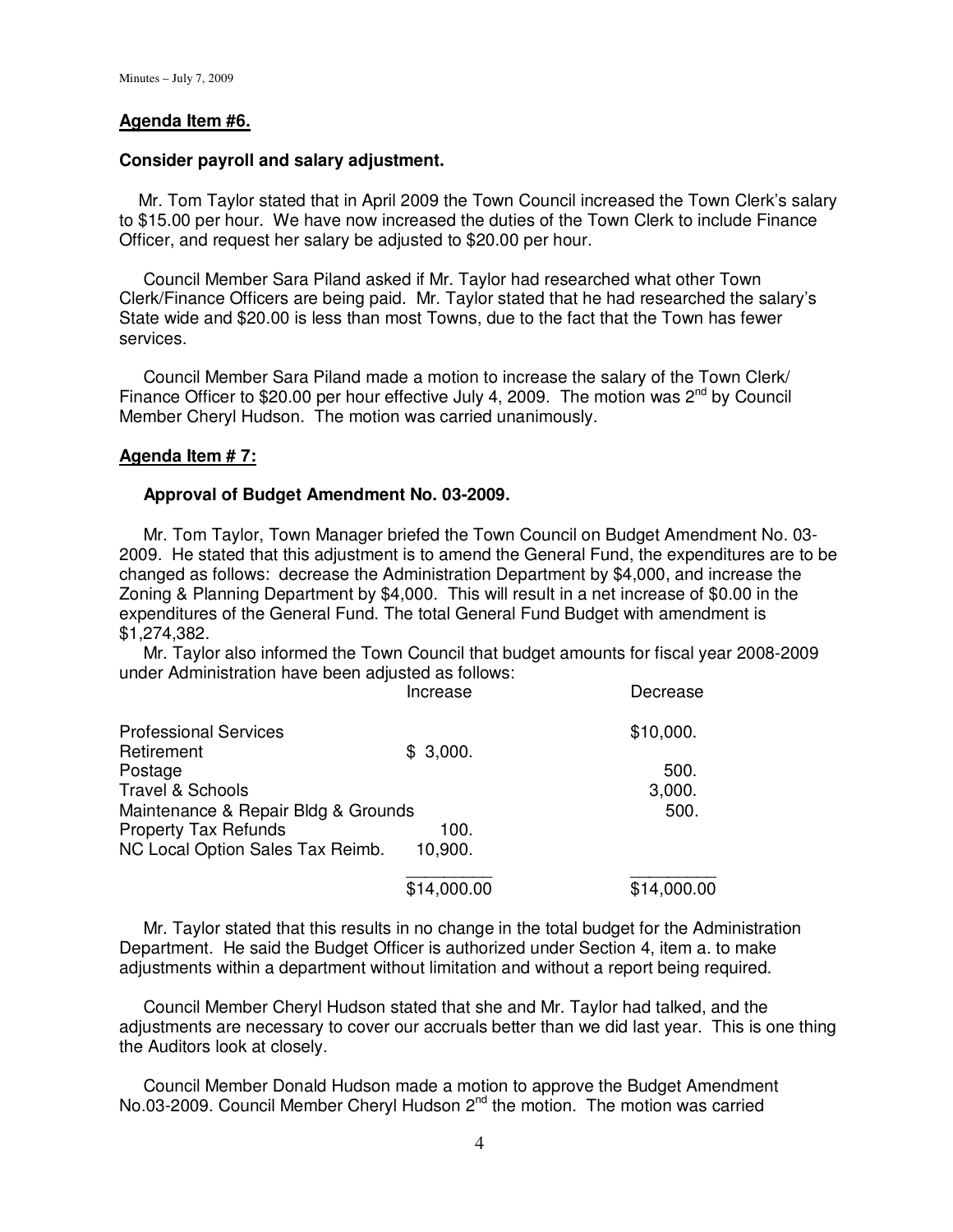Minutes – July 7, 2009

unanimously.

# **Agenda Item # 8:**

### **Approval of Renewal of the Cumberland County Sheriff's Contract.**

 Mr. Taylor, Town Manager briefed the Town Council concerning the renewal contract from the Cumberland County Sheriff's Office for a Deputy assigned to the Town of Eastover. Mr. Taylor stated that the verbiage had changed some-what from last year's contract but nothing to prevent the renewal of the contract. The cost is approximately \$5,000 less than last year, as we do not have to pay for a pistol, shotgun etc. The total cost of the contract is \$60,167. The contract is an estimate on some of the items and actual will be billed to the Town. Attorney Jackson has reviewed the contract and has approved it as to form.

 Council Member Sara Piland asked if the Town could have an input into the Deputy's performance appraisal. Attorney Jackson stated that he advised against that, but the Town could write letters of commendation and request it be filed in the Deputy's personnel file. Mr. Jackson stated that the Sheriff would want to keep this personnel matter in house.

 Council Member Sara Piland made a motion to approve renewal of the Cumberland County Sheriff's Office Contract for a Deputy for the Town of Eastover. Council Member Benny Pearce 2 nd the motion. The motion was carried unanimously.

#### **VII. Mayor's Comments:**

 1. Mayor McLaurin stated that Cumberland County has a new law and it is "Unchain Your Dog". It is the law effective August 1, 2009, and will be enforced after that date.

 2. Mayor McLaurin reminded everyone about the upcoming elections. Mayor McLaurin stated that Eastover has three Town Council positions and the Mayor's position open. Mayor McLaurin asked Council Member Lawrence Buffaloe to read the letter received from the Cumberland County Board of Elections. Council Member Buffaloe stated that filing will begin on July 6, 2009 at 8:00 a.m. and end on July 17, 2009 at noon. All filing will be done at the Cumberland County Board of Elections at 301 E. Russell Street, Fayetteville, NC. He stated that If a candidate that does not wish to go to the Cumberland County Board of Elections to file, they may download the filing paper from the State Board of Elections website at www.sboe.state.nc.us, if they choose to file this way their filing paper must be notarized and in the Board of Elections office by noon on July 17, 2009.

 3. Mayor McLaurin stated that Mr. Tim Mitchell from the Cumberland County Emergency Services will brief the Town on the NC Hurricane Guide and provide helpful information.

 4. Mayor McLaurin asked Attorney Jackson if the Cumberland County Deputy's car could have an Eastover logo on the vehicle. Attorney Jackson stated that the Cumberland County Sheriff's Office is very particular about their name and doubt it would be approved as the cars are used outside the areas. However, it would not hurt to ask.

 5. Mayor McLaurin stated that an individual came by the Eastover Town Hall and complained about the Eastover Ball Team. This individual stated that they were present at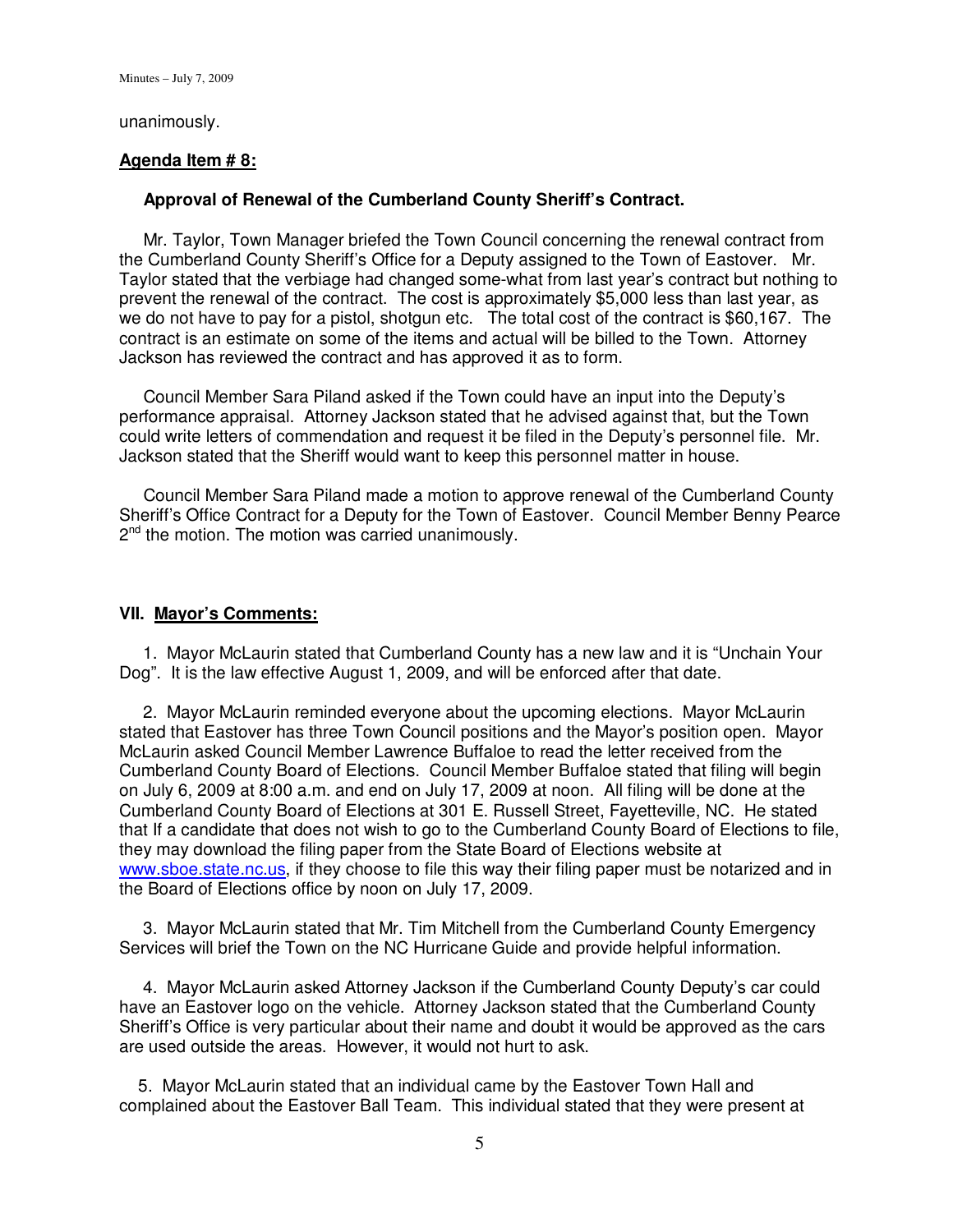McDonald in Hope Mills when the Eastover Ball Team came in. The individual stated the ball team members were on the children's play equipment while small children were on this equipment. The Eastover Team had their cleats on, and the ball team players were too big to have been on the play equipment. Mayor McLaurin stated that the Ball Team did not represent Eastover well. Mayor McLaurin stated that he had called Mr. Henry Bowden, President of the Ball Park and informed him of the ball team's conduct at the McDonald's Restaurant. Mayor McLaurin conveyed to Mr. Bowden that when the kids are wearing Eastover on their shirts he wants Eastover portrayed in a better way, as this reflects on the whole Town.

# **VIII. Council Members Update:**

There were no updates from the Council Members.

# **IX. Town Managers Update**:

 1. Mr. Taylor commented on our current budget and the report in the consent agenda. He stated that we should be at 92% of income and expenditures. He stated that the Town is a little low in income, as the Town is only at 88%, but doing very well in expenditures at 62%. He stated that you are a very conservative Council. Mr. Taylor stated that he projects that the Town will be very close to our \$200,000 going into our un-appropriated Reserve Fund. Council Member Sara Piland commended Council Member Cheryl Hudson and Mr. Taylor for their work in keeping the Budget and our finances accurate.

 2. Mr. Taylor stated that he had received notification from the North Carolina Retirement System that we are officially part of their system effective July 1, 2009. Mr. Taylor stated that the Town of Eastover had made a deposit to the NC Retirement System in the amount of \$7,500 for our one employee that was employed before the Town joined the system. Mr. Taylor stated that he thinks this is a big plus for the Town.

 3. Mr. Taylor stated that our street lights are still in limbo. He and the Mayor had talked with the Department of Transportation and they stated that had not received our request. He stated that this request must go through the District Office before it can be approved. Mr. David Vencill stated that it sometimes takes six months or more before they respond. Mr. Taylor stated that our request has not reached Mr. Gary Burton, and he is the one who must sign off on our request.

4. Mr. Taylor stated that he received notification this afternoon from the "Small Town Main Street Program" that Eastover is one of ten in the running. He stated in late July they will narrow the ten down to five, and by mid August they will award three.

5. Mr. Taylor stated that he had sent each of you a copy of the advertisement for a Town Manager position for your review. Unless any of you have any changes to that I will publicize that in the Fayetteville Observer, and the two League of Municipalities papers, and schedule the process that we will be going through the next couple of months for interviews, etc.